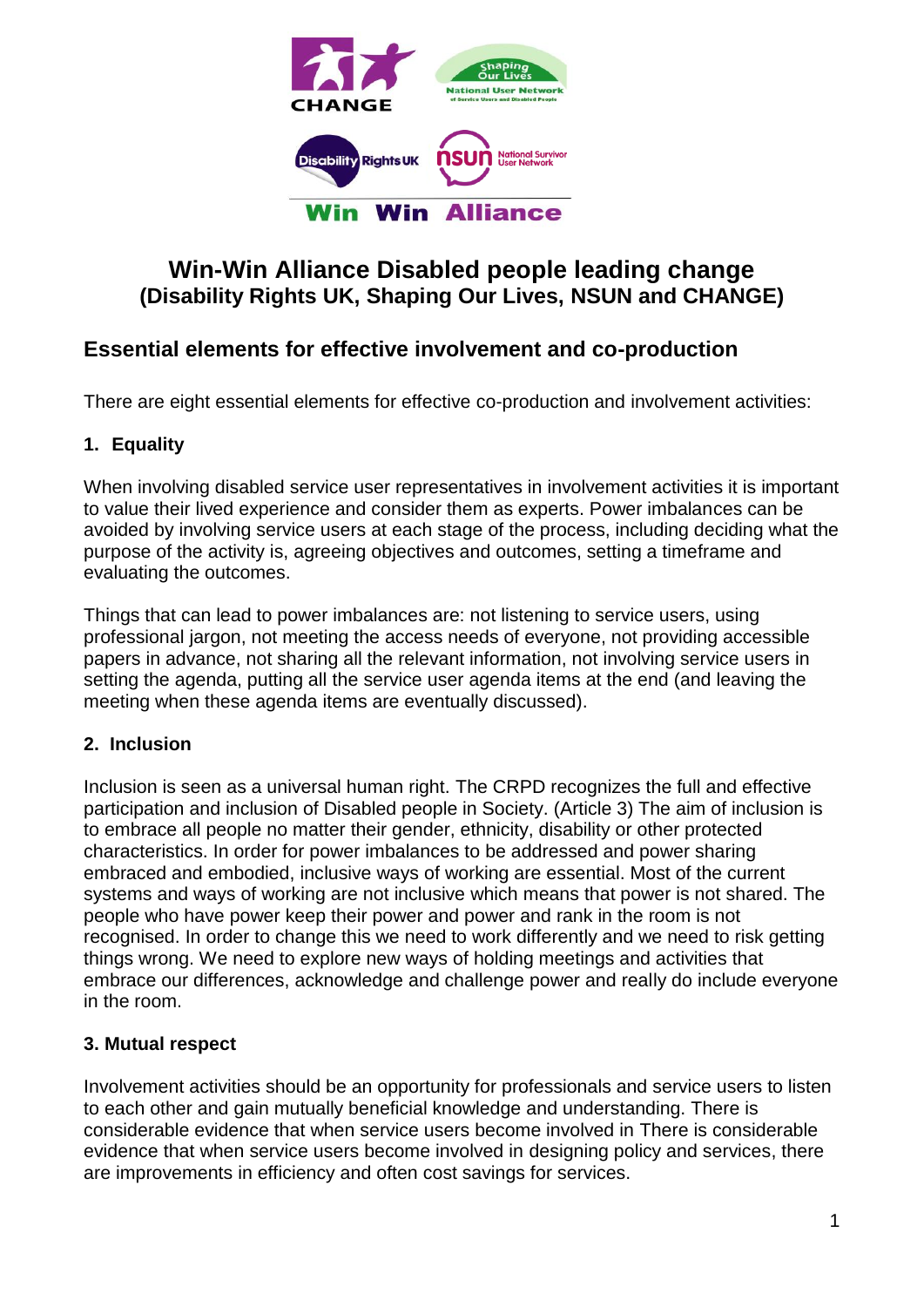However, many service user representatives feel that their knowledge is not respected:

*"It is diminishing to realise how the service providers see service users. It is frustrating in the meetings to sense how little credence most of them actually give to service user viewpoints. If our view chimes with theirs they are positive and pleased with how things are going; if the service user perspectives challenge their views then they tend to offer platitudes and try to swiftly move the discussion on."* 

#### **4. Ownership**

If service user representatives are involved equally and shown mutual respect they can become fully involved, play an active role and contribute to the outcomes. If left on the sidelines people will not be able to develop a sense of ownership and contribute to the success of the activity.

#### **5. Structure**

There needs to be a clear plan for the involvement activity that has been developed in consultation with the service user group who are represented in the process. This plan should describe the purpose of the activity, state the expectations of people involved and provide the functional details such as frequency, length and duration of involvement activities. It is particularly helpful to develop role descriptions for service user representatives when the involvement activity is an ongoing process.

#### **6. Commitment**

Service user representatives often comment that involvement activities are most effective when there is a commitment from professionals, including senior managers, from all the relevant departments. This commitment is interpreted in many ways including the following:

- Providing appropriate funding for the activities so all access requirements can be met, expenses are funded, service user representatives are rewarded either financially or in other ways such as opportunities for personal development or accreditation.
- An understanding of inclusive involvement of people with a range of impairments and health conditions – all professionals need to have disability equality training, knowledge about inclusive involvement and understand the principles of the social model of disability.
- Provide appropriate support for service user representatives it may be necessary to provide some training or mentoring for people to be able to complete the required tasks.
- Realistic timescales by allowing sufficient time for a service user involvement activity it can change the outcome from a tokenistic experience to a meaningful and productive one.

#### **7. Feedback**

Many service user representatives say that they do not receive feedback on the outcome of the involvement activities they take part in. This makes people feel worthless and uninclined to take part in future activities.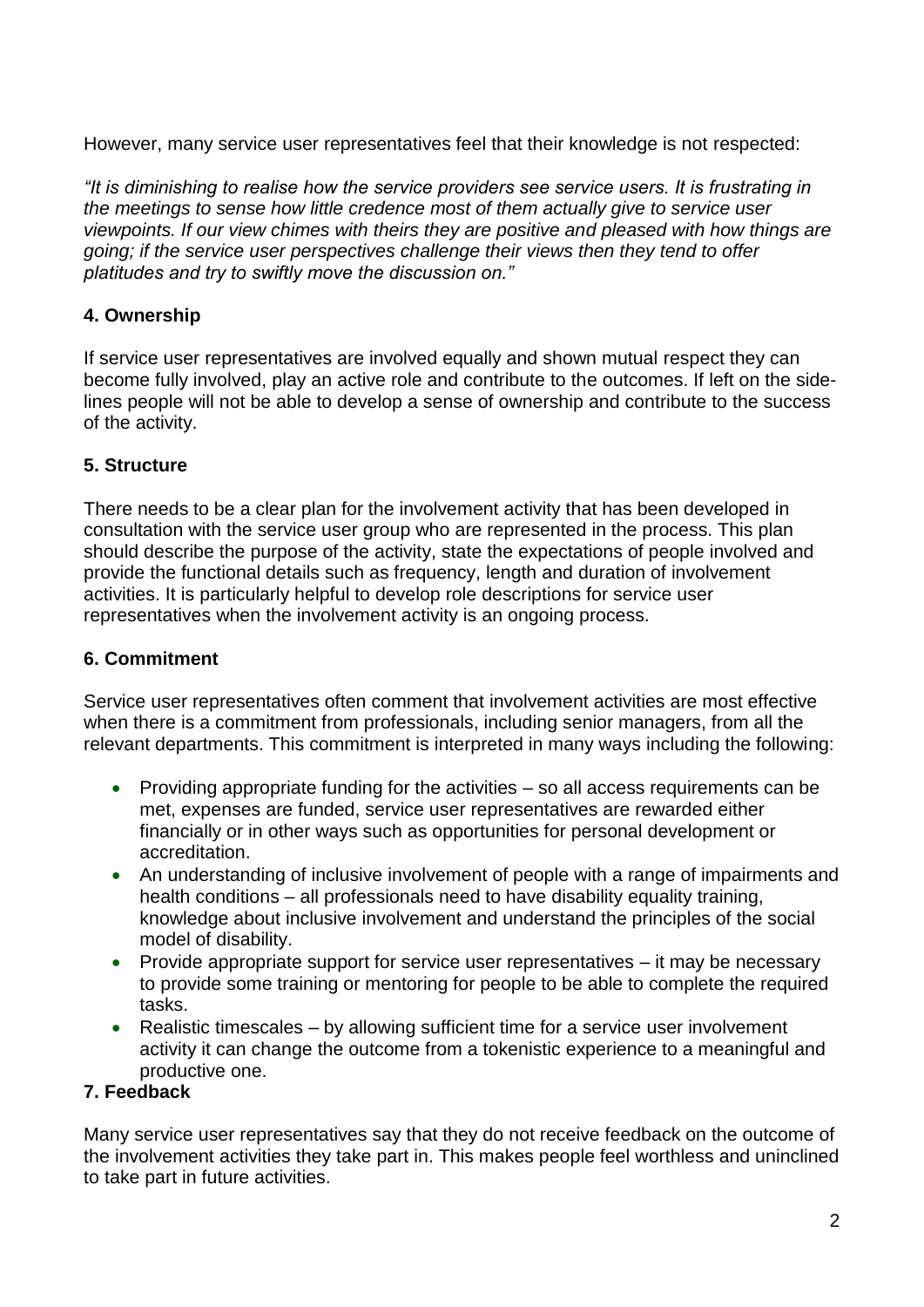#### **8. Personal development**

Personal development is a key motivator for service user representatives and includes: training, acquiring new skills, gaining knowledge, opportunity for paid or voluntary work, increased confidence, opportunity to network/make new friends, increased self-worth and finding out about services and organisations in the area.

*"I think the best one for me used to be the Partnership Board because they had a mentoring system and I was getting some training that helped me be a representative."*

## **Ensuring the process is inclusive and accessible**

Service user representatives say the most important thing to ensure an involvement activity is successful is to make it accessible.

*"It's about developing inclusive practice. It's about making them aware that service user representatives are integral to the meeting and they shouldn't treat us as an add-on. If they were able to do that they would be able to make much more valuable use of the service users and develop much better services as a result of that."*

These are systems to put in place to make activities accessible:

- An overview of the activity, what it aims to achieve and what the outcomes will be.
- Terms of reference for service user representatives taking part.
- Role descriptions for longer involvement activities.
- Clear guidance to the amount of time service user representatives will need to commit and for how long.
- Payment policy for reimbursing expenses with details of how to claim and how long it takes for a claim to be processed.
- Involvement payment policy with details of how to claim and how long it takes for a claim to be processed.
- Including a skills audit to check participants have the appropriate skills for the involvement project.
- Completing an access audit before any activity starts.
- Confirmation of practical arrangements, such as times and places for meetings (although this should be part of the process to agree these details with the service user representatives).

## **Good practice recommendations for improving service user involvement**

#### **Training**

- Provide training in inclusive communication jointly for everyone (staff and service user representatives) who will be taking part in involvement activities.
- Offer opportunities for service user representatives to take part in relevant training and up-skilling activities.
- Find ways of accrediting participation in involvement activities.